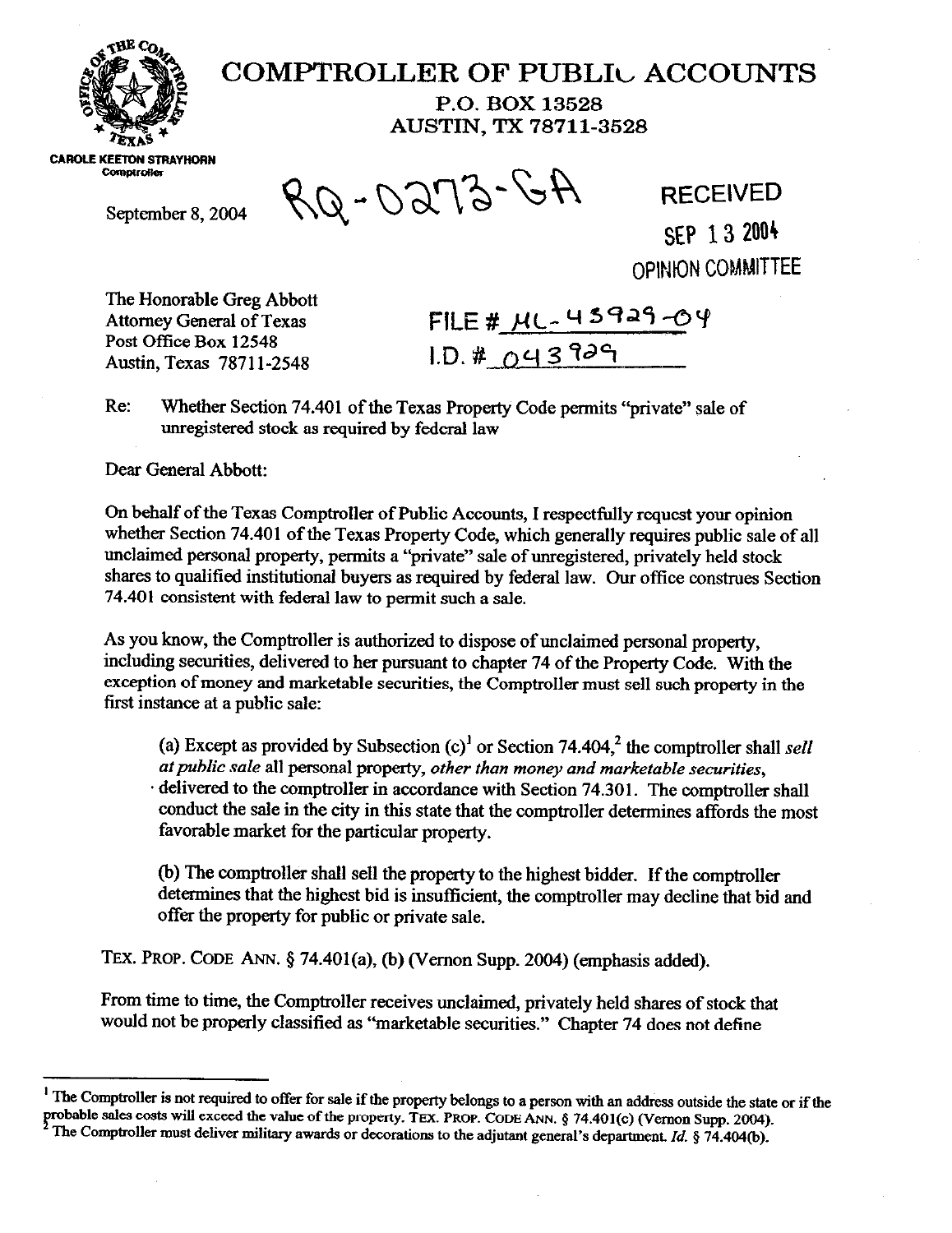The Honorable Greg Abbe, September 8,2004 Page Two

"marketable securities." However, the term generally means stocks and bonds that can be readily sold to the public on stock exchanges or over-the-counter markets. See, e.g., **BLACK'S LAW DICTIONARY** 875 (5ed. 1979). The privately held shares in the Comptroller's custody are not registered with the Securities and Exchange Commission ("SEC") and, therefore, cannot be sold on stock exchanges or over-the-counter markets. 15 U.S.C.A. 5 77e (West 1997). But under a strict reading of Section 74.401 of the Texas Property Code, the private shares must be publicly auctioned.

An offer by the Comptroller to sell these shares publicly at an auction would, in most instances, violate Section 5 of the Securities and Exchange Act of 1933 (the "Act"), 15 U.S.C. § 77e. See *id.* Section 5 of the Act prohibits the initial issuance and sale by the issuer or resale by a subsequent holder of securities unless the securities are registered by providing that: "Unless a registration statement is in effect as to a security, it shall be unlawful for any person. . . to sell such security...." *Id.* Absent an exemption, Section 5 of the Act precludes the Comptroller from reselling the unclaimed, unregistered securities in her possession notwithstanding her duty under chapter 74 to sell such securities to the extent the state may realize revenues from the sale.

As a matter of federal law, the private shares must be sold in accordance with an authorized exception to Section 5 of the Act. There are several exceptions, but the only one available to the Comptroller for the sale of the stock shares here is the section 4(l) resale exception. Section  $4(1)$  provides that "[t]he provisions of section 5 shall not apply to --- (1) transactions by any person other than an issuer, underwriter, or dealer." See *id.* \$77d. The Comptroller is clearly not an issuer and there are specific exceptions for dealers, so the only relevant question is whether the Comptroller would be acting as an underwriter in reselling the securities at issue here. Rule 144A adopted by the SEC under Section 4(1), establishes a nonexclusive "safe harbor" for resale to "Qualified Institutional Buyers" ("QIBs"). See 17 CFR 230.144A (2003) (Private Resale of Securities to Institutions). "Persons selling securities in compliance with Rule 144A who are not issuers or dealers are deemed not to be engaged in a distribution [of securities], and therefore not underwriters, thus exempting such sales from the registration requirements of Section 5 of the [1933] Act."<sup>3</sup> Rule 144A specifies the entities that constitute QIBs, which include large institutions that own and invest on a discretionary basis at least \$100 million in securities of unaffiliated issuers; registered dealers and brokers; investment companies; entities owned by QIBs; and certain banks, savings and loans, and similar institutions. See 17 CFR 230.144A (2003). In addition to the QIB restriction, Rule 144A contains other requirements such as the securities eligible for resale and issuer information. See *id.* 

Section 74.401 of the Texas Property Code must be construed consistent with the Act and Rule 144A. There are two possible readings of Section 74.401: (i) it may be read to not address the sale of unmarketable securities, such as those at issue here; or (ii) by default, it may be read as classifying such non-marketable securities as "personal property" that must be sold at a public sale.

<sup>&</sup>lt;sup>3</sup> Jeffry S. Hoffman, Rule 144 & 144A 295, 343, in PRACTICING LAW INSTITUTE, UNDERSTANDING THE SECURITIES LAWS (2003).